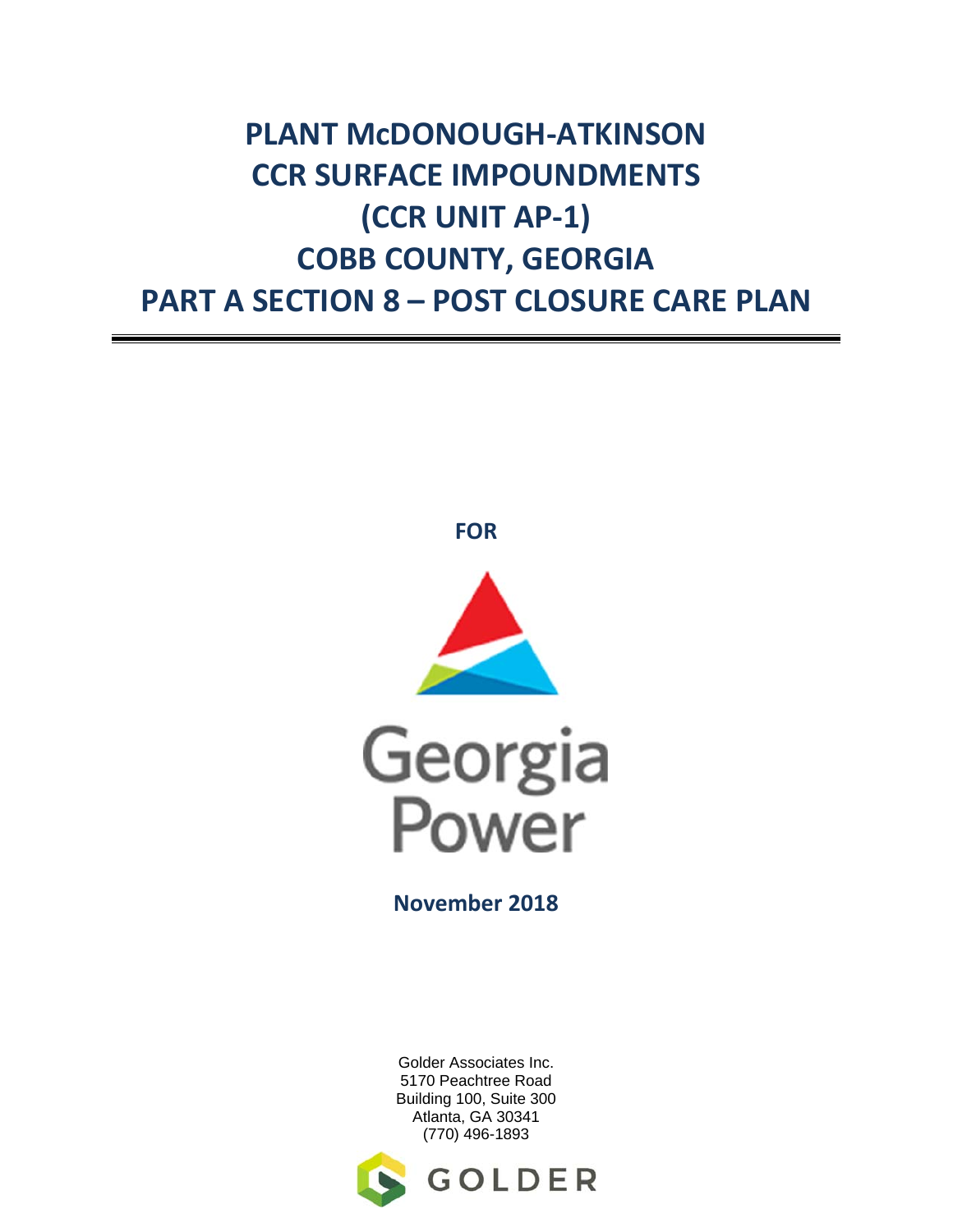## **Table of Contents**

| 2.1   |  |  |
|-------|--|--|
| 2.2   |  |  |
| 2.3   |  |  |
| 2.3.1 |  |  |
| 2.3.2 |  |  |
| 2.3.3 |  |  |
| 2.4   |  |  |
| 2.5   |  |  |
|       |  |  |
| 3.1   |  |  |
|       |  |  |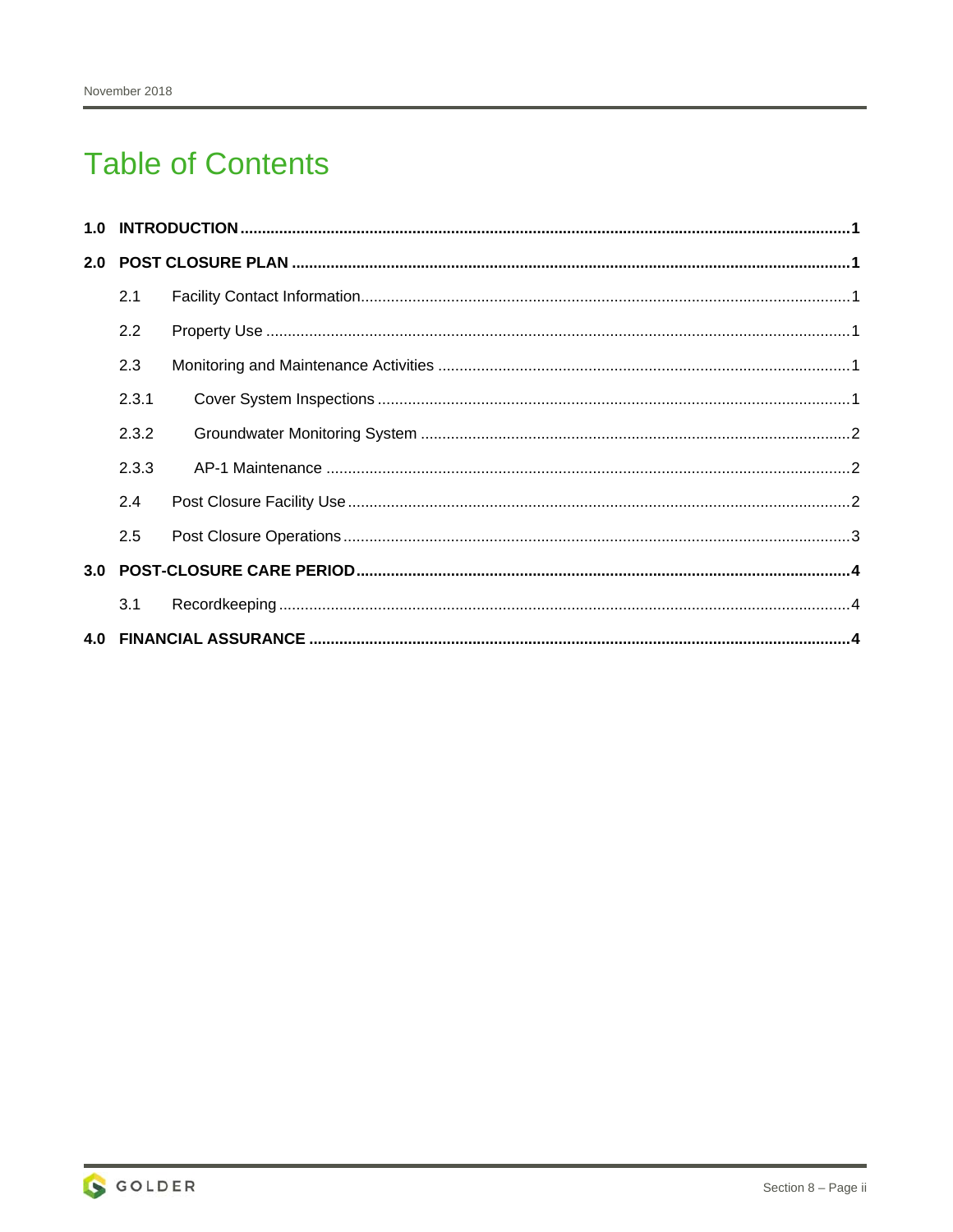## **1.0 INTRODUCTION**

This Post-Closure Care Plan for Georgia Power's Plant McDonough CCR Unit AP-1 was prepared in accordance with the State of Georgia Solid Waste Management Rule 391-3-4-.10(9)(c)(5)(v) as well as 40 CFR Part §257, Subpart D and meets the requirements of 40 CFR §257.104.

CCR Unit AP-1 has been consolidated and closed in place in accordance with §257.102(c) and §257.102(d), and no longer receives CCR. This plan will be used to guide the post-closure care for the closed Unit AP-1.

## **2.0 POST CLOSURE PLAN**

### **2.1 Facility Contact Information**

During the post-closure care period, the following person(s) or office can be contacted about the facility:

#### **Georgia Power Company**

General Manager, Environmental Affairs 241 Ralph McGill Boulevard Atlanta, GA 30308 404-506-6505

## **2.2 Post Closure Property Care**

The owner/operator shall complete post closure care for the CCR unit which shall consist of at least:

- **Maintaining the integrity and effectiveness of the final cover system, including making repairs to the final** cover as necessary to correct the effects of settlement, subsidence, erosion, or other events, and preventing run-on and run-off from eroding or otherwise damaging the final cover; and
- **Maintaining the groundwater monitoring system and monitoring the groundwater in accordance with the** requirements of 40 CFR §257.90 through 40 CFR §257.98.

## **2.3 Monitoring and Maintenance Activities**

Throughout the post-closure care period, the site shall be inspected to maintain the structural integrity of the cover system. Inspections will be completed to ensure that all CCR remain properly covered by the final cover system and stormwater control systems are maintained in proper working condition.

Any areas identified during inspections that require repair work shall be noted and scheduled for repairs as quickly as practical. Any repair work on the final cover system shall meet or exceed the design requirements. Final cover inspection and repair protocols will be performed following the manufacturer's guidance for ClosureTurf™ provided by Watershed Geosynthetics, and will be routinely reviewed and updated per current best management practices.

#### **2.3.1 Cover System Inspections**

The AP-1 cover and stormwater control systems will be periodically inspected to monitor the function and integrity of the systems. Inspections will be completed annually as listed in Table 1. During each quarterly and annual inspection, the appropriate inspection checklists should be completed, and any areas in need of repair should be noted on the appropriate checklist and logged in a repair log and maintained in the facility operating record.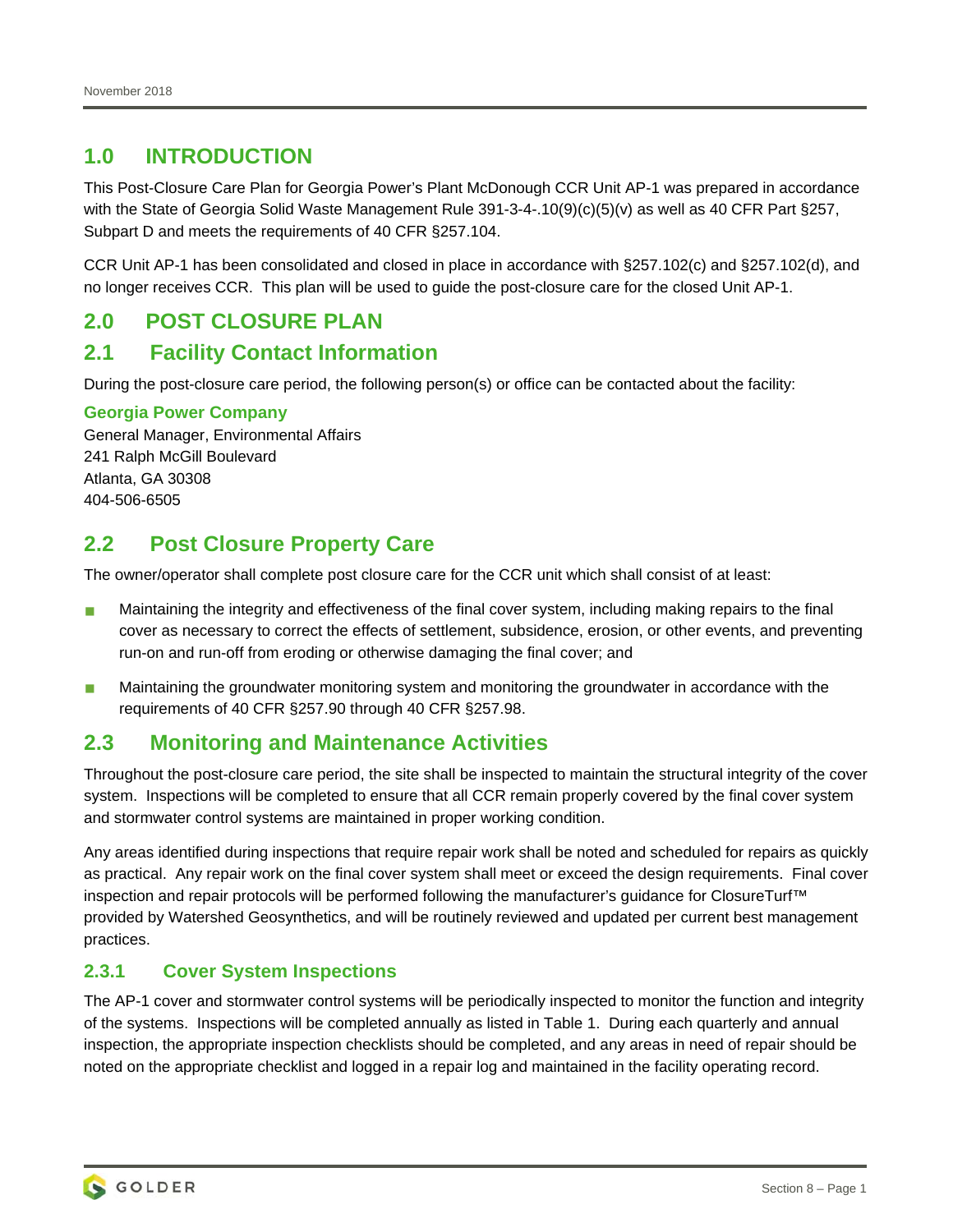#### **Table 1: Routine Inspections for AP-1**

| <b>Frequency</b> | <b>Description</b>                                                                                               |
|------------------|------------------------------------------------------------------------------------------------------------------|
|                  | Detailed walking inspection of all areas of the Unit, including:                                                 |
|                  | Cover systems - turf seams, anchor trenches, infill and armoring conditions, and<br>vegetation where applicable. |
|                  | Stormwater systems - outfalls, berms, channels, and culverts                                                     |
| Annually         | Slopes, berms, and roads.                                                                                        |
|                  | Monitoring wells and instrumentation.                                                                            |
|                  | Site security and maintenance                                                                                    |
|                  | Other structures or areas within the site boundary that may impact the integrity of<br>the closed unit.          |

### **2.3.2 Groundwater Monitoring System**

The groundwater monitoring system required by 391-3-4-.10(6) will be maintained throughout the required postclosure care period. Groundwater monitoring, as required by §257.90 through 257.98 as well as State of Georgia Solid Waste Management Rule 391-3-4-.10(6), will be performed on a semiannual basis during the required postclosure care period. The Groundwater Monitoring Plan for Unit AP-1 is presented in Section 6 in Part A of this permit application.

#### **2.3.3 AP-1 Maintenance**

Following closure, maintenance and repairs will be provided on the final cover system for the required postclosure care period so that the integrity and effectiveness of the final cover system will be maintained. Maintenance activities will include, but not be limited to:

- **Any needed repairs to the final cover system to correct damages related to settlement, subsidence, erosion,** or other events, and will be performed to prevent run-off from eroding or otherwise damaging the final cover.
- Repair of erosion features
- Repairs to any observed synthetic cover system components damage
- Re-establishment of vegetation (where applicable)
- Repairs to accessible portions of pipe outfalls and underdrain collection systems
- **Housekeeping and general upkeep of the closed Units**

Regular maintenance will be performed on a semi-annual schedule, with more frequent maintenance performed if and as needed following the inspections performed by qualified personnel.

## **2.4 Planned Use of Property**

AP-1 is being evaluated for future potential developments following the complete closure of the unit. At present, future development plans include the potential installation of a solar panel farm over the gently sloped top deck and slopes of the unit.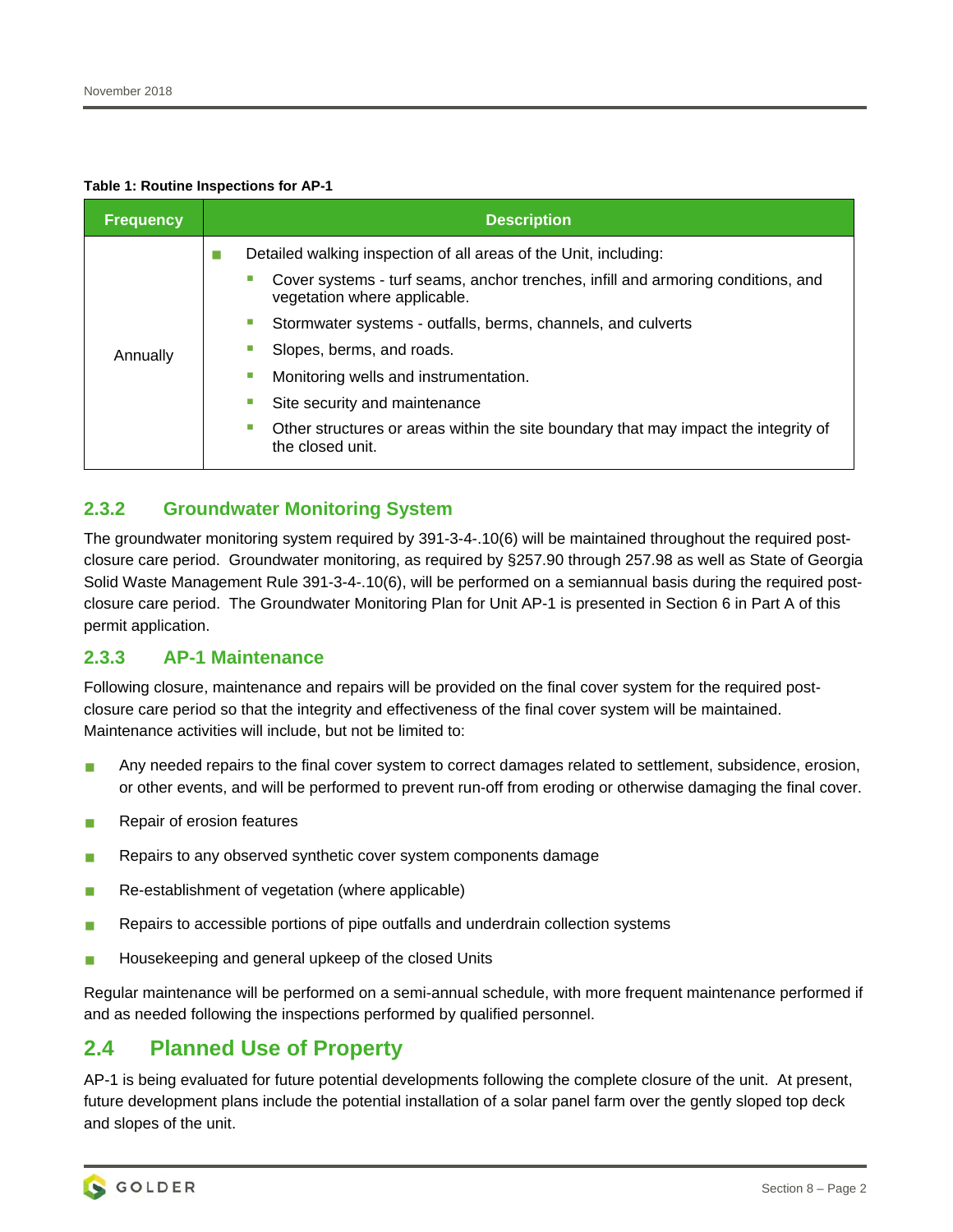The potential installation of the solar panel farm may include, but is not limited to, the following components and activities:

- Solar panel infrastructure installation
- Installation of transmission lines for conveyance of solar energy
- Access to solar panel farm areas via designed access roads and on ClosureTurf™

Portions of the closed unit are proposed to be used for temporary storage or staging of maintenance or replacement materials for the Unit such as additional infill, turf, liner, rock and other materials.

It is noted that the permit boundary of AP-1 includes an active natural gas pipeline and gas conditioning yard, active plant transmission, and other power plant infrastructure that will be maintained and may require repairs and replacement of materials including installation of temporary and permanent support infrastructure. Additionally, a beneficial use storage tank and loading/unloading facility is located to the northeast of AP-1.

Any future use of the property after closure will not disturb the integrity of the final cover or any other component of the containment system. Furthermore, the functionality of the groundwater monitoring system will be maintained.

## **2.5 Post Closure Operations**

Plant operations and maintenance will occur within the permit boundary but outside the limits of the CCR consolidation area (e.g. outside the waste boundary and final cover system). Activities not directly affecting the CCR consolidation or final cover system, such as those needed to construct, maintain, replace or repair systems for electric power generation or its delivery (such as subsurface piping, electrical appurtenances, transmission structures, etc.) may be conducted at Georgia Power's discretion.

Operation and maintenance of transmission and/or distribution structures within the limits of the CCR consolidation area as engineered and permitted not directly affecting the CCR consolidation or final cover system, may also be conducted at Georgia Power's discretion.

However, should utility operations be required such that the final cover system is required to be disturbed, a report documenting any disturbance and repairs of the final cover system will be placed in the facility operating record. The repair documentation will include as-builts, CQA information and certification from a professional engineer licensed to practice in Georgia.

Activities related to ongoing operations at AP-1 and within the AP-1 permit boundary may include, but are not limited to those listed below.

#### *Piezometers, Dewatering Wells, and Instrumentation*

Temporary Instrumentation for Unit AP-1 may consist of piezometers for water level documentation and inclinometers and settlement monuments to monitor for potential movement of the closure, as well as temporary dewatering wells used to accelerate long term unit dewatering. Any installed site instrumentation will be routinely inspected and maintenance performed as needed per the facility's instrumentation guidance.

#### *Solar Development*

Section 2.4 indicates potential future development for an on-site solar farm. The solar farm is currently in the development phase and the limits and extents of potential solar panels across the site CCR Units is not yet defined. If solar development proceeds it will include construction of solar panel and other electric infrastructure